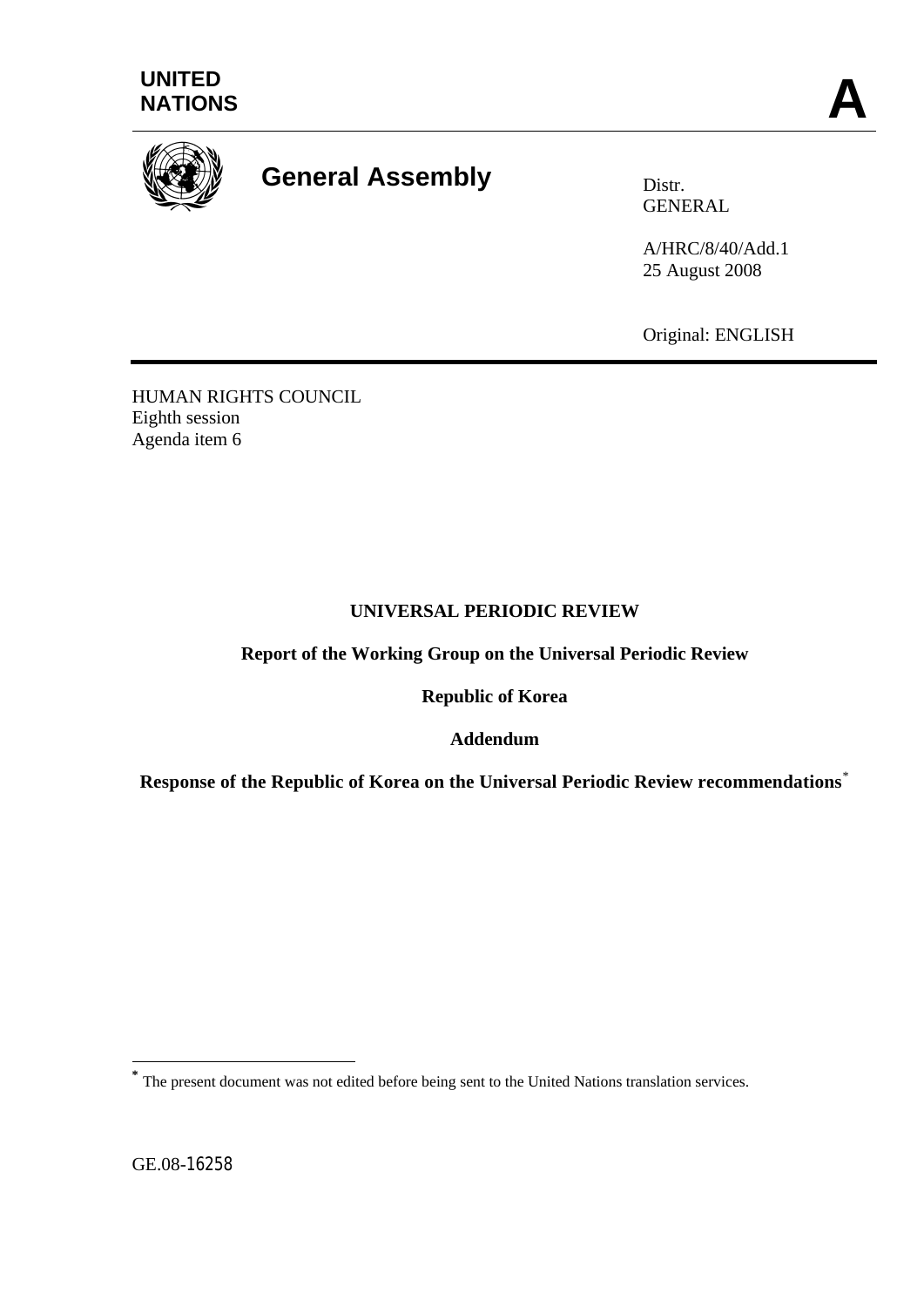# **I. SUMMARY OF THE REPUBLIC OF KOREA RESPONSE TO THE RECOMMENDATIONS**

|              | No. Recommendations                                                                                                                                                                                                                                                                                                                                                                                                                                                  | Response of<br>the Republic of Korea                                                                                                                                                                                                                                                                                                                                                                                                                                                                                                                                                                                                 |
|--------------|----------------------------------------------------------------------------------------------------------------------------------------------------------------------------------------------------------------------------------------------------------------------------------------------------------------------------------------------------------------------------------------------------------------------------------------------------------------------|--------------------------------------------------------------------------------------------------------------------------------------------------------------------------------------------------------------------------------------------------------------------------------------------------------------------------------------------------------------------------------------------------------------------------------------------------------------------------------------------------------------------------------------------------------------------------------------------------------------------------------------|
| $\mathbf{1}$ | To work on the implementation and dissemination of<br>observations of treaty bodies (Brazil);                                                                                                                                                                                                                                                                                                                                                                        | Acceptable                                                                                                                                                                                                                                                                                                                                                                                                                                                                                                                                                                                                                           |
| $\sqrt{2}$   | To ratify the Convention of the Rights of Persons<br>with Disabilities without reservations (Brazil);                                                                                                                                                                                                                                                                                                                                                                | Reservation to only Art. 25 (e) of the<br>Convention is being considered.                                                                                                                                                                                                                                                                                                                                                                                                                                                                                                                                                            |
| 3            | To strengthen efforts to uphold the Act on the<br>Foreign Workers Employment in order to ensure the<br>effective protection of the rights of foreign workers in<br>the country (Indonesia);                                                                                                                                                                                                                                                                          | Acceptable                                                                                                                                                                                                                                                                                                                                                                                                                                                                                                                                                                                                                           |
| 4            | To take concrete measures with a view to abolishing<br>the "Security Law" (Democratic People's Republic of<br>Korea);                                                                                                                                                                                                                                                                                                                                                | Republic of Korea reaffirmed that the National<br>Security Law should not be misused or interpreted<br>arbitrarily. <sup>a</sup>                                                                                                                                                                                                                                                                                                                                                                                                                                                                                                     |
| $\sqrt{5}$   | While expressing concern at the Security<br>Surveillance Law, which restricts freedoms of former<br>political prisoners and of prisoners of conscience to<br>adopt measures to address the situation (Democratic<br>People's Republic of Korea);                                                                                                                                                                                                                     | Republic of Korea will further review its response to<br>this recommendation.                                                                                                                                                                                                                                                                                                                                                                                                                                                                                                                                                        |
| 6            | To adopt relevant measures for legislative and<br>criminal justice improvements in relation to concerns<br>expressed by the Committee against Torture in<br>relation to allegations of torture in detention facilities<br>and improper definition of torture in the Criminal<br>Code, and by the Committee on the Rights of the<br>Child in relation to limitations on freedom of<br>expression and assembly of students (Democratic<br>People's Republic of Korea); | 'Torture' is broadly defined in domestic law to<br>punish all acts of torture. <sup>b</sup><br>The Amendment to the Elementary and Secondary<br>Education Act of March 2008 established the<br>provision guaranteeing human rights of students<br>stipulated in the Constitution and international<br>human rights treaties.                                                                                                                                                                                                                                                                                                         |
| 7            | To accede to the International Convention on the<br>Protection of the Rights of All Migrants Workers and<br>Members of Their Families (Algeria, Philippines,<br>Egypt, Mexico, Peru), to withdraw reservations to<br>other treaties restricting the protection of migrant<br>workers and their families (Mexico) and to ratify the<br>Palermo Protocol (Peru);                                                                                                       | Republic of Korea welcomes the intention and sprit<br>of this recommendation to protect migrant workers<br>and their family members, but does not accept at<br>this stage the recommended accession to the<br>ICRMW which is now in conflict with some key<br>domestic laws. <sup>c</sup><br>In the meantime, Republic of Korea will do its best<br>to protect human rights including their health and<br>safety and employment rights under current national<br>laws covering human rights and welfare for<br>foreigners in the Republic of Korea.<br>Republic of Korea will positively consider ratifying<br>the Palermo Protocol. |
| $\,8\,$      | To take measures to protect and fulfill the rights of all<br>women migrant workers and to ensure that they are<br>not subjected to discriminatory practices (Algeria);                                                                                                                                                                                                                                                                                               | Acceptable                                                                                                                                                                                                                                                                                                                                                                                                                                                                                                                                                                                                                           |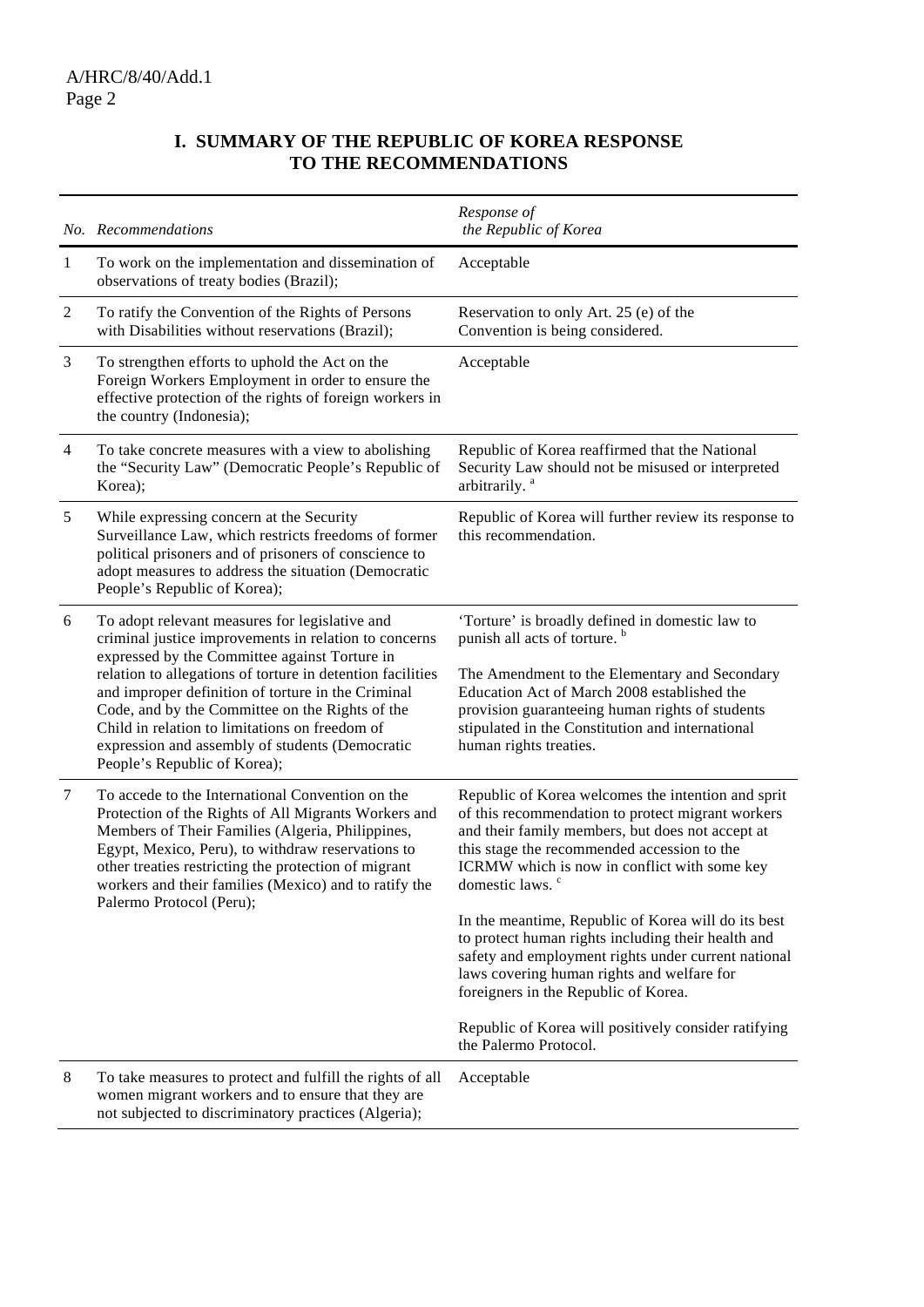A/HRC/8/40/Add.1 Page 3

|    | No. Recommendations                                                                                                                                                                                                                                                                                                                                      | Response of<br>the Republic of Korea                                                                                                                                     |
|----|----------------------------------------------------------------------------------------------------------------------------------------------------------------------------------------------------------------------------------------------------------------------------------------------------------------------------------------------------------|--------------------------------------------------------------------------------------------------------------------------------------------------------------------------|
| 9  | That the guarantee provided for the freedom of<br>association and assembly be enshrined into law<br>(Algeria);                                                                                                                                                                                                                                           | Acceptable                                                                                                                                                               |
| 10 | To enact a crime of torture as defined in Article 1 of<br>the Convention against Torture (Canada);                                                                                                                                                                                                                                                       | "Torture" is broadly defined in domestic law to<br>punish all acts of torture. <sup>b</sup>                                                                              |
| 11 | To provide human rights training to law enforcement<br>personnel and that measures are taken to ensure that<br>the human rights of migrants are protected at all<br>times (Canada);                                                                                                                                                                      | Acceptable                                                                                                                                                               |
| 12 | That all allegations of torture and ill-treatment by law<br>enforcement officers be investigated (Canada);                                                                                                                                                                                                                                               | Acceptable                                                                                                                                                               |
| 13 | To review its resident registration system to<br>safeguard the right to privacy and limit the uses of<br>registration numbers to those strictly necessary for<br>the provision of public services (Canada);                                                                                                                                              | Acceptable                                                                                                                                                               |
| 14 | That marital rape, child abuse and domestic violence<br>be criminalized, perpetrators are prosecuted and<br>sanctioned, human rights training be provided for<br>officials dealing with instances of domestic violence<br>and child abuse, and that child-sensitive procedures<br>be adopted during criminal proceedings involving<br>children (Canada); | Acceptable                                                                                                                                                               |
| 15 | To place special emphasis on women and children<br>when formulating policies to protect the rights of<br>migrant workers (Canada);                                                                                                                                                                                                                       | Acceptable                                                                                                                                                               |
| 16 | To sign the international Convention for the<br>Protection of All Persons from Enforced<br>Disappearance (France);                                                                                                                                                                                                                                       | Republic of Korea's position will be made on this<br>recommendation following the study of the scope of<br>domestic laws to be revised, which is currently<br>under way. |
|    | To recognize the right of conscientious objection by<br>law, to decriminalize refusal of active military service<br>and to remove any current prohibition from<br>employment in Government or public organizations,<br>in line with the recommendation by the Human<br>Rights Committee (Slovenia);                                                      | Alternative service programs for conscientious<br>objectors are currently being studied.                                                                                 |
| 18 | To include a gender perspective into the UPR follow-<br>up process in a systematic and continuous manner<br>(Slovenia);                                                                                                                                                                                                                                  | Acceptable                                                                                                                                                               |
| 19 | Noting that sexual crime is categorized as an offence<br>that is subjected to investigation only upon complaint<br>from the victim, it was recommended that this legal<br>provisions be reviewed, along with other relevant<br>provisions, in order to enhance protection of victims<br>(Slovenia);                                                      | The relevant provisions will be reviewed.                                                                                                                                |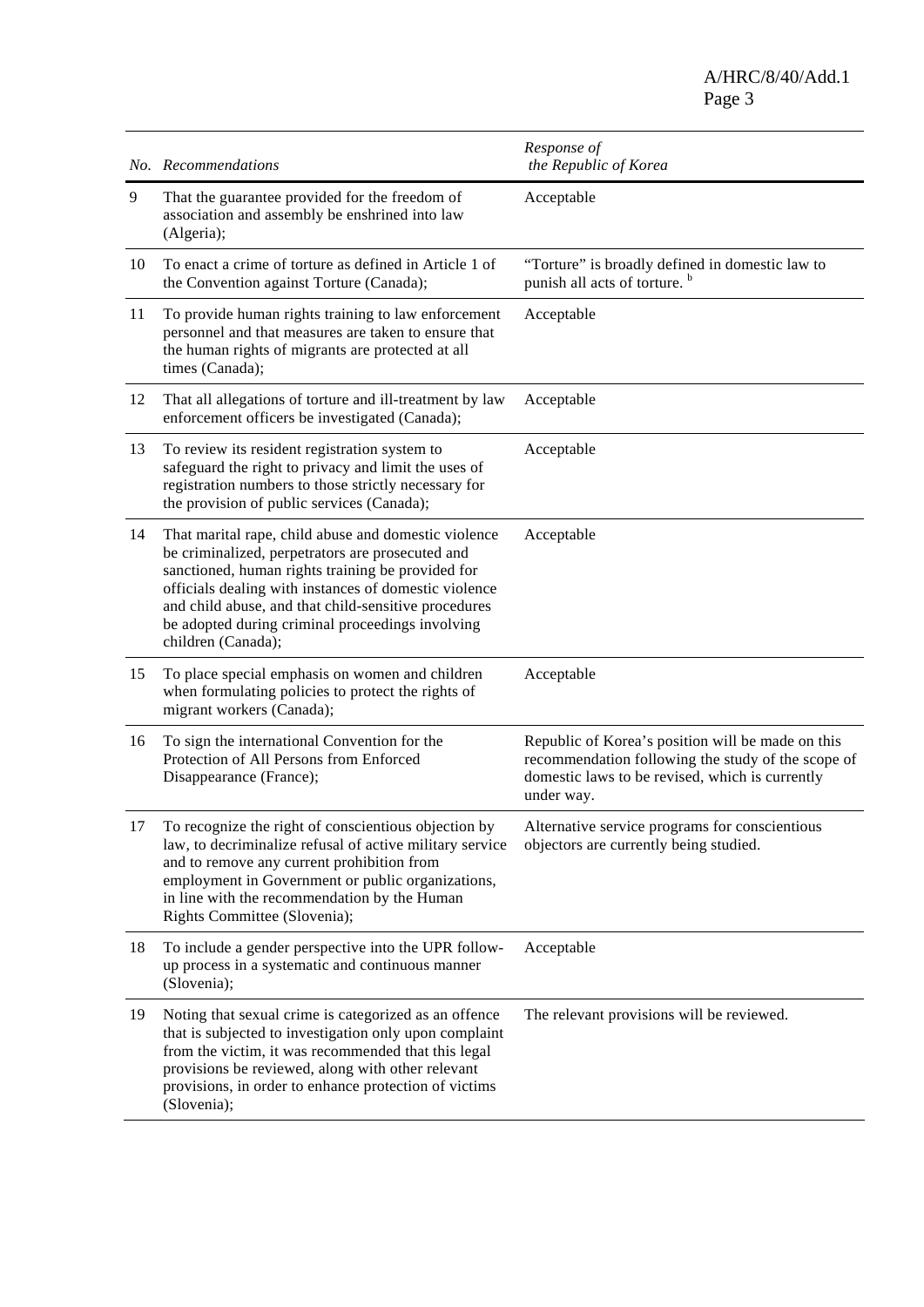|    | No. Recommendations                                                                                                                                                                                                                                                                                                                                                | Response of<br>the Republic of Korea                                                                                                                                                                                                   |
|----|--------------------------------------------------------------------------------------------------------------------------------------------------------------------------------------------------------------------------------------------------------------------------------------------------------------------------------------------------------------------|----------------------------------------------------------------------------------------------------------------------------------------------------------------------------------------------------------------------------------------|
| 20 | To maintain the current de facto moratorium<br>(Belgium, Italy) and to progress towards the abolition<br>of the death penalty (Belgium, Italy, Mexico) and to<br>pass the special bill to abolish the death penalty into<br>law in the new National Assembly that starts on 1<br>June 2008 (Netherlands, United Kingdom of Great<br>Britain and Northern Ireland); | This issue requires a broad consensus at the national<br>level. Various aspects should be considered in a<br>comprehensive manner, such as criminal justice,<br>social conditions and public opinion.                                  |
| 21 | As recommended by CEDAW, that a definition on<br>discrimination against women in compliance with<br>Article 1 of CEDAW be adopted and that the fight<br>against trafficking in foreign women be intensified<br>(Belgium);                                                                                                                                          | Acceptable                                                                                                                                                                                                                             |
| 22 | To further strengthen measures against torture and ill-<br>treatment, including accession to the Optional<br>Protocol to the Convention against Torture in the near<br>future, and that it establish an effective national<br>preventive mechanism (Czech Republic);                                                                                               | Inter-Ministerial consultations on the accession to<br>the OP-CAT is currently underway.                                                                                                                                               |
| 23 | That discrimination on basis of sexual orientation<br>also be included in the draft antidiscrimination bill<br>(Czech Republic);                                                                                                                                                                                                                                   | It is interpreted that discrimination is prohibited by<br>the Constitution, human rights treaties and relevant<br>domestic laws. The National Human Rights<br>Commissions conducts its activities against<br>discriminatory practices. |
| 24 | That the National Security Act be brought in line with<br>international standards regarding clarity of criminal<br>law, and that active steps be taken to introduce<br>alternatives to military service for conscientious<br>objectors (United Kingdom);                                                                                                           | Republic of Korea reaffirmed that the National<br>Security Law should not be misused or interpreted<br>arbitrarily. <sup>a</sup><br>Alternative service programs for conscientious<br>objectors are currently being studied.           |
| 25 | The withdrawal of the reservation on Article 22 of the<br>International Covenant on Civil and Political Rights<br>within a specific timeframe (United Kingdom);                                                                                                                                                                                                    | Tripartite consultations and inter-ministerial<br>consultations are needed.<br>It needs further reviews on the trade union pluralism<br>and labour rights of public officials. <sup>d</sup>                                            |
| 26 | To ratify the Optional Protocol to the Convention<br>against Torture (United Kingdom);                                                                                                                                                                                                                                                                             | Inter-Ministerial consultations on the accession to<br>the OP-CAT are currently underway.                                                                                                                                              |
| 27 | Recommended that the Government and the<br>Permanent Commission on Law and Justice of the<br>National Assembly comply with the obligations of<br>United Nations reference texts and immediately work<br>to finalize the legislative procedure underway with a<br>view to the abolition in law of the death penalty<br>(Luxembourg);                                | This issue requires a broad consensus at the national<br>level. Various aspects should be considered in a<br>comprehensive manner, such as criminal justice,<br>social conditions and public opinion.                                  |
| 28 | That the issue of improvement of women's rights be<br>considered as one of the main priorities in the<br>Government's human rights policies (Italy);                                                                                                                                                                                                               | Acceptable                                                                                                                                                                                                                             |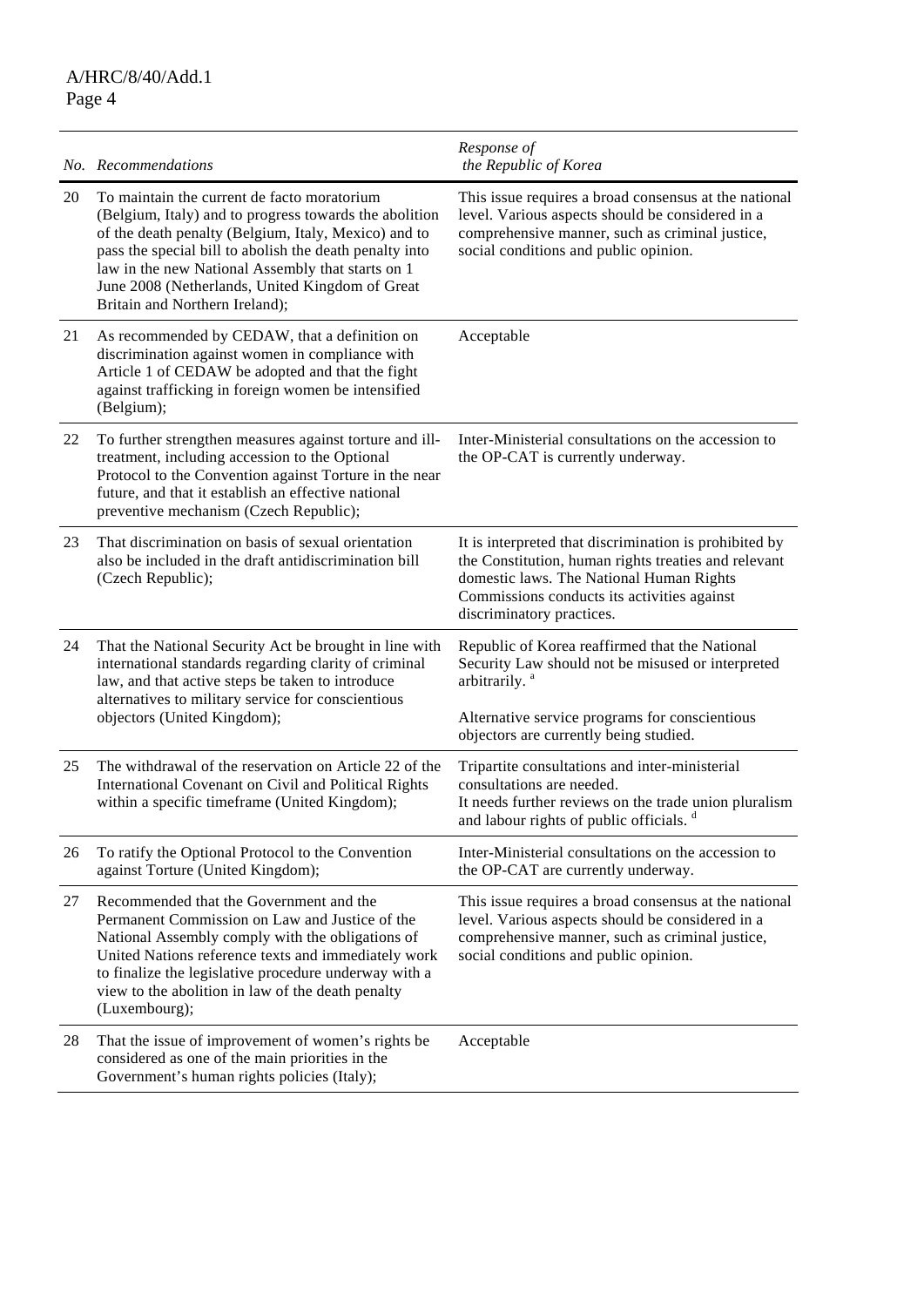A/HRC/8/40/Add.1 Page 5

|    | No. Recommendations                                                                                                                                                                                                  | Response of<br>the Republic of Korea                                                                                                   |
|----|----------------------------------------------------------------------------------------------------------------------------------------------------------------------------------------------------------------------|----------------------------------------------------------------------------------------------------------------------------------------|
| 29 | To urgently amend relevant legislation to expressly<br>prohibit corporal punishment in schools and at home<br>and implement educational measures promoting<br>positive and non-violent forms of discipline (Italy);  | Republic of Korea will continue to review<br>appropriate measures including complementing the<br>relevant act and decree. <sup>e</sup> |
| 30 | To implement the 1951 Convention relating to the<br>Status of Refugees and its 1967 Protocol, and ensure<br>that the refugee recognition procedures be improved<br>in line with international refugee law (Romania); | Acceptable                                                                                                                             |
| 31 | To carry out public campaigns to make the provisions<br>of the new legislation eliminating the Family Head<br>System and establishing equal rights in the marriage<br>more effective (Mexico);                       | Acceptable                                                                                                                             |
| 32 | To strengthen legislation regarding domestic violence<br>and to take measures to ensure access of migrants to<br>services including access to the justice system<br>(Mexico);                                        | Acceptable                                                                                                                             |
| 33 | Amending the National Security Law to prevent<br>abusive interpretation by the law (United States of<br>America).                                                                                                    | Republic of Korea reaffirmed that the National<br>Security Law should not be misused or interpreted<br>arbitrarily.                    |

#### *Notes*

\_\_\_\_\_\_\_\_\_\_\_\_\_\_\_\_\_\_\_\_\_\_\_\_\_

<sup>a</sup> The Government reaffirms that the National Security Law should not be misused or interpreted arbitrarily. The Constitutional Court has presented strict criteria of interpretation for the law so as to prevent abuse and arbitrary interpretation of the law and to ascertain the constitutionality of its application. The Ministry of Justice and the Prosecutors' Office are also making efforts to apply the law prudently in accordance with the jurisprudence of the Constitutional Court and other courts.

<sup>b</sup> Although there are no provisions in domestic law that provide a direct definition of the act of torture, there are many provisions that prohibit torture. The term 'torture' is defined broadly in domestic law to punish all acts of torture, including acts that do not inflict even "severe pain or damage." Therefore, most acts of cruel, inhuman, or degrading treatment or punishment are deemed to be acts of torture under domestic law. Acts of torture such as cruel acts by official workers are punishable by Article 123 (Abuse of Authority), Article 124 (Unlawful Arrest and Unlawful Confinement), Article 125 (Violence and Cruel Act) of Criminal Act, Article 4.2 of the Act on the Aggravated Punishment, etc. of Specific Crimes, Article 62 of the Military Criminal Act and Article 19 of the National Intelligence Service Act.

 $\epsilon$  Of all the various provisions of the Convention - those on allowing migrant workers to be accompanied by their family members (Article 44), prescribing the conditions under which a migrant worker is authorized to engage in work on his/her own account (Article 52 Paragraph 4), according each child of a migrant worker the right to registration of birth and to a nationality (Article 29) and taking measures to ensure that an irregular situation does not persist (Article 69 Paragraph 1) - are in conflict with various domestic laws such as the Immigration Control Act, the Korean Nationality Act, the Act on Foreign Workers' Employment, etc. The government will accord careful consideration to whether to ratify the Convention, and will continue to take various measures to prevent infringements upon the human rights of foreign workers and guarantee their rights and interests.

<sup>d</sup> Some measures, such as allowing trade union pluralism and expanding the scope of public officials eligible to join a trade union etc., need to be taken before withdrawing the reservation on Article 22. Regarding the full implementation of union pluralism, the government is seeking ways to improve the situation through a process of tripartite consensus. In the belief that stabilizing industrial relations is of paramount importance for social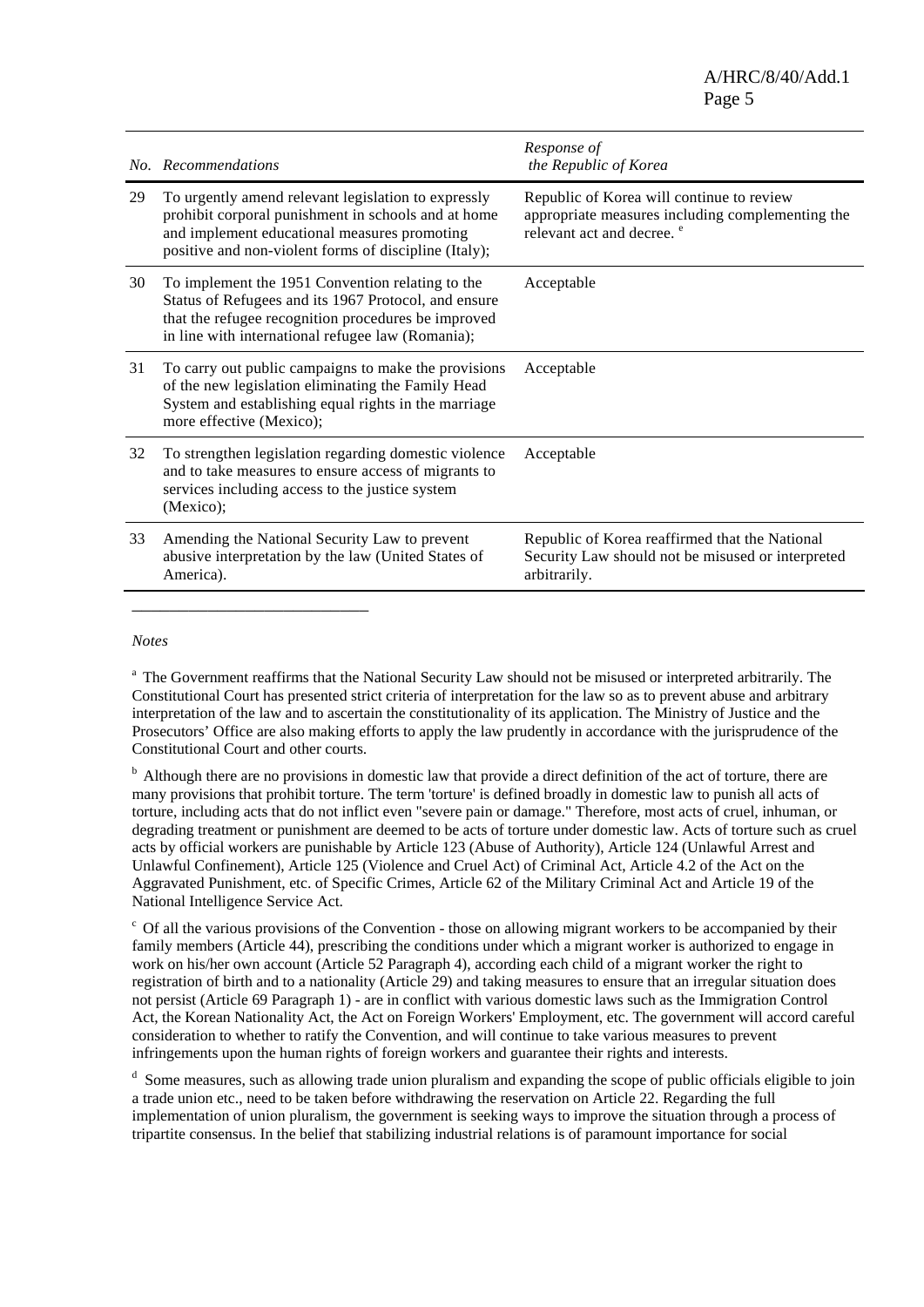## A/HRC/8/40/Add.1 Page 6

integration and sustainable national development, the tripartite representatives meeting agreed to postpone the implementation of union pluralism for three years until 1 January 2010. During the grace period, the Tripartite Commission will set up a framework to engage in intensive discussions on measures to minimize confusion in the event that enterprise-level multiple unions are allowed, and come up with specific implementation measures.

As for public officials, with the entering into force of the Act on Establishment, Operation of Public Officials' Trade Unions in 2006, their basic labor rights, such as the right to organize and right to collective bargaining, have been guaranteed to public officials below the Deputy Director level (Grade 5).

<sup>e</sup> Corporal punishment against children in school is banned under the Enforcement Decree of the Primary and Secondary Education Act, except in circumstances in which it is inevitable for educational purposes. The Government exerts every effort to prevent abuse of corporal punishment against children in schools through various measures such as expanding education for primary and middle school teachers on the rights of children and prohibiting the re-appointment of teachers who have been dismissed due to acts of corporal punishment. In addition, my government has been endeavoring to develop alternative disciplinary measures. The Government will continue to review and complement the relevant act and decree regarding corporal punishment.

## **II. RESPONSES TO QUESTIONS NOT SUFFICIENTLY ADDRESSED IN THE UPR SESSION**

1. Pakistan raised a question with respect to whether the Employment Permit is used to discriminate against migrant workers of countries who have not signed an MOU with the Republic of Korea. In accordance with Article 6 of the Labour Standards Act, employers should not discriminate against workers in their working conditions on the grounds of their nationality. Foreign workers who have entered and are working in the Republic of Korea are not subjected to discriminatory treatment in terms of working conditions, even in case that they are not from countries that have signed an MOU with the Republic of Korea.

2. Japan posed a question as to what measures have been taken to address the violation of human rights on the Internet, such as a person's privacy and harmful information including discriminatory expressions and child pornography. While protecting the full freedom of expression on the Internet, the Government's policies have been mainly directed at protecting the individual's privacy and personal data. Through the amendment of the Telecommunication Network Act, the Government adopts the basic principles and regulations on procedural matters including collecting and use of personal data and the obligation to delete personal data in accordance with international standards. All websites handling personal information are required to have secure Internet servers to protect the personal data of their clients. With regard to the Resident Registration Number system, major legal forms do not require the Resident Registration Numbers. However, limited confirmation of identity of users has been conducted to tackle the negative effects including defamation and verbal abuse occurring on the Internet. In addition, the Government has provided training on the protection of personal information to service users and providers, and remedies for the victims through the receipt of complaints and personal information dispute mediation. The Internet service providers can take temporary measures voluntarily or on the request of the victims of infringement of privacy or defamation.

3. Colombia posed a question relating to the National Human Rights Commission of Korea (NHRCK)'s role in facilitating human rights education for companies and the media. In the Republic of Korea, the Commission enjoys full independence from the Government in its activities. Human rights education for businesses and media constitutes one of the major areas of the Commission's work together with education focused on law enforcement officers and students. Human rights education for businessmen and journalists ranges from the development